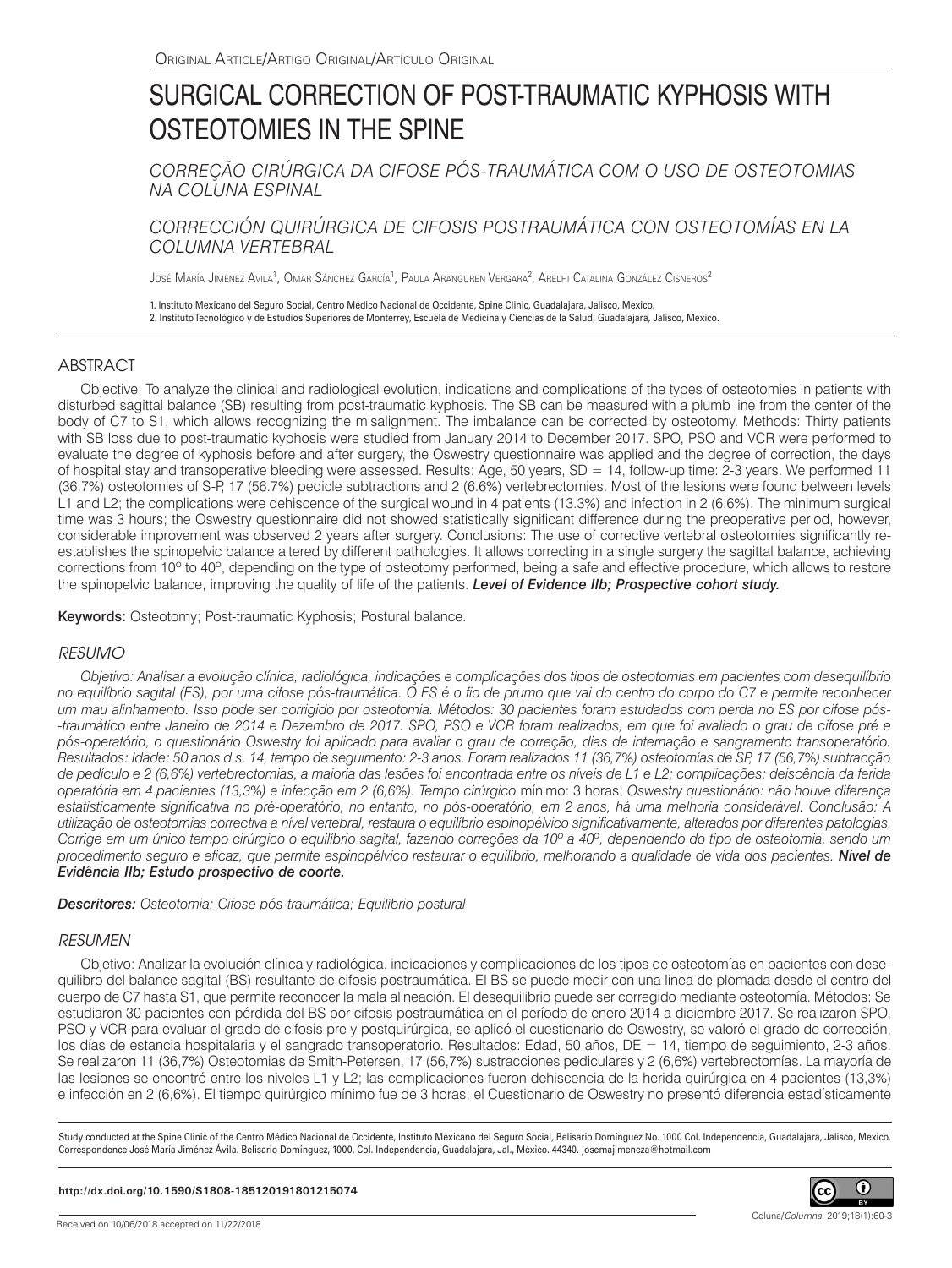significativa durante el preoperatorio, sin embargo, a los 2 años postoperatorios se observa mejoría considerable. Conclusiones: El uso de osteotomías vertebrales correctoras restablece significativamente el equilibrio espinopélvico alterado por diferentes patologías. Permite corregir en un solo tiempo quirúrgico el balance sagital, logrando correcciones de 10º a 40º, dependiendo del tipo de osteotomía realizada, siendo un procedimiento seguro y efectivo, que permite restaurar el equilibrio espinopélvico, mejorando la calidad de vida de los pacientes. *Nivel de evidencia IIb; Estudio de cohorte prospectivo.*

*Descriptores:* Osteotomía; Cifosis postraumática; Balance postural.

## INTRODUCTION

Sagittal balance (SB) is defined as the plumb line that runs from the center of the body of C7 and falls plus or minus 2 cm from the anterior part of the sacral promontory and is used to locate the position of the head in relation to the normal center of gravity (Figure 1).<sup>1</sup>

Identifying this measurement is relevant to the diagnosis and treatment of the various pathologies that affect the spine, given that, by not identifying and not recognizing misalignment of this plane, there is a risk that patients will have deformities that can cause disability or limiting pain that affects quality of life.

Deformity can cause the loss of this balance, which can be classified as Type I, where the loss of balance is segmental and one portion of the spine is in hyperlordosis or kyphosis, but the balance is satisfactory, or Type II, where the loss of balance occurs when the patient cannot compensate. Another important factor is whether the deformity is located in the thoracic or lumbar spine.<sup>2,3</sup>

SB can be measured radiologically, allowing assessment of spinal balance and permitting the identification of the degrees of correction that are required in the case of spinal deformity. This can help classify the deformity according to the categories of a) totally flexible, b) partially flexible, and c) rigid.4

Post-traumatic kyphosis is defined as that deformity that presents axial pain or neurological deterioration and that keeps patients symptomatic, resulting from misalignment from the sequela of a complication of treatment of spinal fractures, the main causes of which are non-recognized instability at the beginning of the fracture, poor reduction at the beginning of treatment, pseudoarthrosis, and the premature removal of the implants.<sup>5,6</sup>

There are multiple techniques for the correction of SB, among them the Smith-Petersen (SPO) or Ponte osteotomy, which includes SPOs performed through the ankylosed segments and the Ponte, performed through the non-fused regions.

There are also the pedicle subtraction osteotomy (PSO) and the vertebrectomy (VCR). It is considered that an SPO can correct 10º per segment, a PSO, 35º, and a VCR, 40º or more, each having its own precise indications and respective complications, which together with improvement of alignment, make them useful procedures (Figure 2).<sup>5-9</sup>

During the planning of an osteotomy, one must consider: 1) the location of the kyphosis, 2) the risk of neurological injury based on the site of the surgery, 3) the number of osteotomies needed to achieve the correction, 4) the ideal location of the osteotomy,



Figure 1. Graphical representation of Sagittal Balance (SB). Cswestry questionnaire.



Figure 2. Type and location of the osteotomies.

5) the availability of fixation points and the fusion area, 6) any area of laminectomy present, and 7) bone quality.

The pelvic parameters are extremely important in ensuring optimal correction of sagittal balance.<sup>9-13</sup>

PI is the angle between the line perpendicular to the sacral promontory and the line from the center of the promontory to the femoral head. The PI is determined by the ranges of the other parameters  $(PI = PT + SS)$ . PT is the angle between a vertical line and a line from the center of the promontory to the femoral head and measures the alignment between the spine and the center of gravity. The greater the PT, the greater the retraction from the center of gravity. Lastly, the SS is the angle between a horizontal line and a line parallel to the sacral promontory; the smaller the SS, the greater the pelvic retroversion.

Pelvic retroversion is the first step in a cascade of sagittal imbalance and a  $PT < 25^\circ$  facilitates a good quality of life, as does a relationship in which  $LL = PI \pm 10^{\circ}$ .

The objective of this study is to analyze clinical and radiological evolution and the indications and complications of the types of osteotomies in patients which sagittal imbalance caused by post- -traumatic kyphosis.

## METHODS

We conducted a prospective, observational, longitudinal, open--label, non-randomized study with a follow-up of 2 to 3 years in 30 patients who underwent surgical correction for loss of balance resulting from posttraumatic kyphosis performed by three spine surgeons between January 2014 and December 2017. The study was approved by the Institutional Review Board as protocol number F-2018-1301-69.

The patients were divided into 3 groups – those who were submitted to SPO, PSO, and VCR surgery, respectively. Data was collected from their medical records (the study participants had signed an informed consent form), including demographic data, such as age and sex, and intervention variables such as osteotomy level, etiology of the deformity, type of surgery (number of screws), fusion level, transoperative bleeding volume, degree of fusion, transoperative and postoperative complications, surgical time, and length of hospitalization. A disability assessment was conducted using the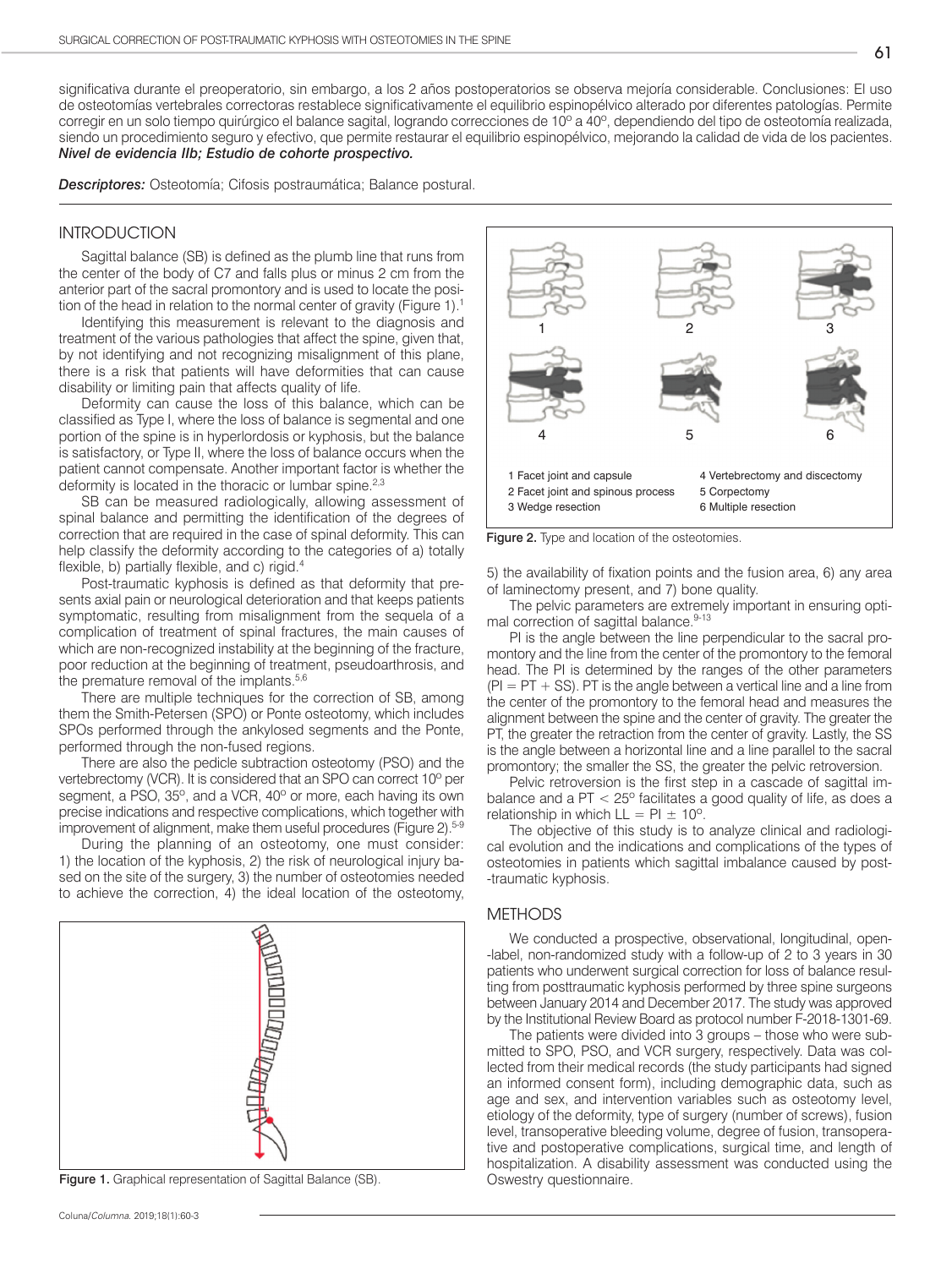The degrees of pre- and postoperative kyphosis were measured through an evaluation of digital radiographs and the DICOM® and Surgimap® systems, assessing the angle of segmental kyphosis at the location where the osteotomy was performed. Using the upper end plate of the vertebra above the osteotomy and the lower end plate of the vertebra below the osteotomy as a reference, sagittal balance was measured in a spinogram in which the plumb line of C7 and the posterior superior edge of the end plate of S1 were defined.

The analysis was performed using descriptive statistics, estimated absolute and relative frequencies, central tendency, and dispersion. The paired t-test and the Wilcoxon signed-rank test, as well as the Pearson Spearman correlation test were performed and  $p < 0.05$  was accepted as statistically significant, using Epi-Info and Excel programs.

#### RESULTS

We reviewed the medical records of 30 patients, 16 males (53.4%) and 14 females (46.6%), operated for sagittal balance resulting from post-traumatic kyphosis during the period from January 2014 to December 2017. The average patient age was 50 years (SD 14), with a follow-up of between 2 and 3 years (Table 1).

Eleven (36.7%) underwent SP osteotomies, 17 (56.7%) were submitted to pedicle subtraction, and 2 (6.6%) underwent vertebrectomies, Most of the injuries (19, 63.3%) were located between levels L1 and L2 (Table 2).

The average hospital stay was  $4 \pm 2$  days, the average transoperative bleeding was 1350 ml, and an average of  $8 \pm 2$  transpedicle screws were used per surgery, presenting an average correction of 32°  $\pm$  5<sup>o</sup> with optimal correction of sagittal balance in 23 (73.8%) patients.

Most of the osteotomies performed were at the lumbar level, specifically 8 (26.6%) at L1 and 11 (36.7%) at L2.

As regards the degree of fusion, an optimal level of fusion (remodeling and formation of trabelculae) was observed in all the patients, although it should be noted that the patients submitted to vertebrectomy had a lower average level of fusion than those who underwent SPO and PSO.

The radiological measurements highlighted a kyphosis correction angle of 17º for SPO, 33º for PSO, and 39º for VCR. Among the 3 groups, the modification to the SVA was less in the patients with SPO (2.88 cm) (Table 2).

Complications like dehiscence of the surgical wound and infection requiring the use of VAC were observed in 4 (13.3%) and 2 (6.6%) patients, respectively.

Minimum surgical time was 3 hours and 30 minutes and maximum surgical time was 6 hours, with an average of 4 hours and 20 minutes (Table 3).

There was no statistically significant difference in the preoperative and 2-year follow-up Oswestry disability questionnaire scores

| <b>Result</b>  | %       |
|----------------|---------|
| 30             | $\%$    |
| 50             | s.d. 14 |
| 14             | 46.6    |
| 16             | 53.4    |
| 11             | 36.7    |
| 17             | 56.7    |
| 2              | 6.6     |
| 1              | 3.4     |
|                | 3.4     |
| $\overline{2}$ | 6.6     |
| $\overline{4}$ | 13.3    |
| 8              | 26.6    |
| 11             | 36.7    |
| 3              | 10.0    |
|                |         |

Table 1. Demographic data

among the three groups. However, the changes produced during the two years of evolution following surgery, in which there is a statistically significant difference in the scores of the different items, reflect considerable improvement, decreasing from an initial index of 73% to 31% at two years following pedicle subtraction surgery (Figure 3).

Table 2. Radiological measurements prior to surgery and after 2 years of follow-up.

|             | Mean<br>kyphosis<br>correction | <b>Preoperative</b><br><b>SVA</b><br>(cm) | Postoperative Mean SVA<br><b>SVA</b><br>(c <sub>m</sub> ) | correction<br>(c <sub>m</sub> ) | $n_{\rm D}$<br>Value |
|-------------|--------------------------------|-------------------------------------------|-----------------------------------------------------------|---------------------------------|----------------------|
| $SPO(n=11)$ | $17^\circ$                     | $3.17 + -2.1$                             | $0.87 + 0.31$                                             | 2.88                            | > 0.05               |
| $PSO(n=17)$ | $33^\circ$                     | $12.2 + 9.1$                              | $4.10 + 3.22$                                             | 7.46                            | < 0.05               |
| $VCR(n=2)$  | $39^\circ$                     | $11.5 + 9.2$                              | $3.23 + 2.21$                                             | 6.23                            | > 0.05               |

SVA (sagittal vertical axis); SPO (Smith-Petersen osteotomy; PSO (pedicle subtraction osteotomy; VCR (vertebrectomy).

#### Table 3. Surgical events.

|               | $SPO(n=11)$ | $PSO(n=17)$ | $VCR (n=2)$ |
|---------------|-------------|-------------|-------------|
| Blood loss    | $1223$ ml   | 1459 ml     | 1834 ml     |
| Surgical time | 2 hrs       | $3.5$ hrs   | $4.5$ hrs   |
| Hospital stay | 3 days      | 3 days      | 4 days      |

SPO (Smith-Petersen osteotomy; PSO (pedicle subtraction osteotomy; VCR (vertebrectomy).



Figure 3. Corrective osteotomy. 2 years of evolution.

#### **CONCLUSIONS**

Sagittal imbalance is a mechanical problem that causes functional disability and chronic pain, altering the quality of life.

The use of corrective osteotomies at the vertebral level significantly reestablishes spinopelvic balance that has been altered by different pathologies, be they degenerative, infectious, or traumatic.

This type of technique allows correction of sagittal imbalance in a single surgical time, achieving corrections that range from 10° to 40º, depending on the type of osteotomy performed, whether SPO, PSO, or VCR, each of which has its own indications.

Cho, in a study conducted in 2005, compared SPO and PSO osteotomies and observed a correction of  $33.0^{\circ} \pm 2^{\circ}$  in the SPOs and 31.7°  $\pm$  9.0° in the PSOs, with blood loss of 1398 ml  $\pm$  738 ml in the SPOs and 2617ml  $\pm$  1645 in the PSOs, with 4% postoperative neurological complications.2,5

In his 2001 study, Chen, using transpedicle osteotomies to